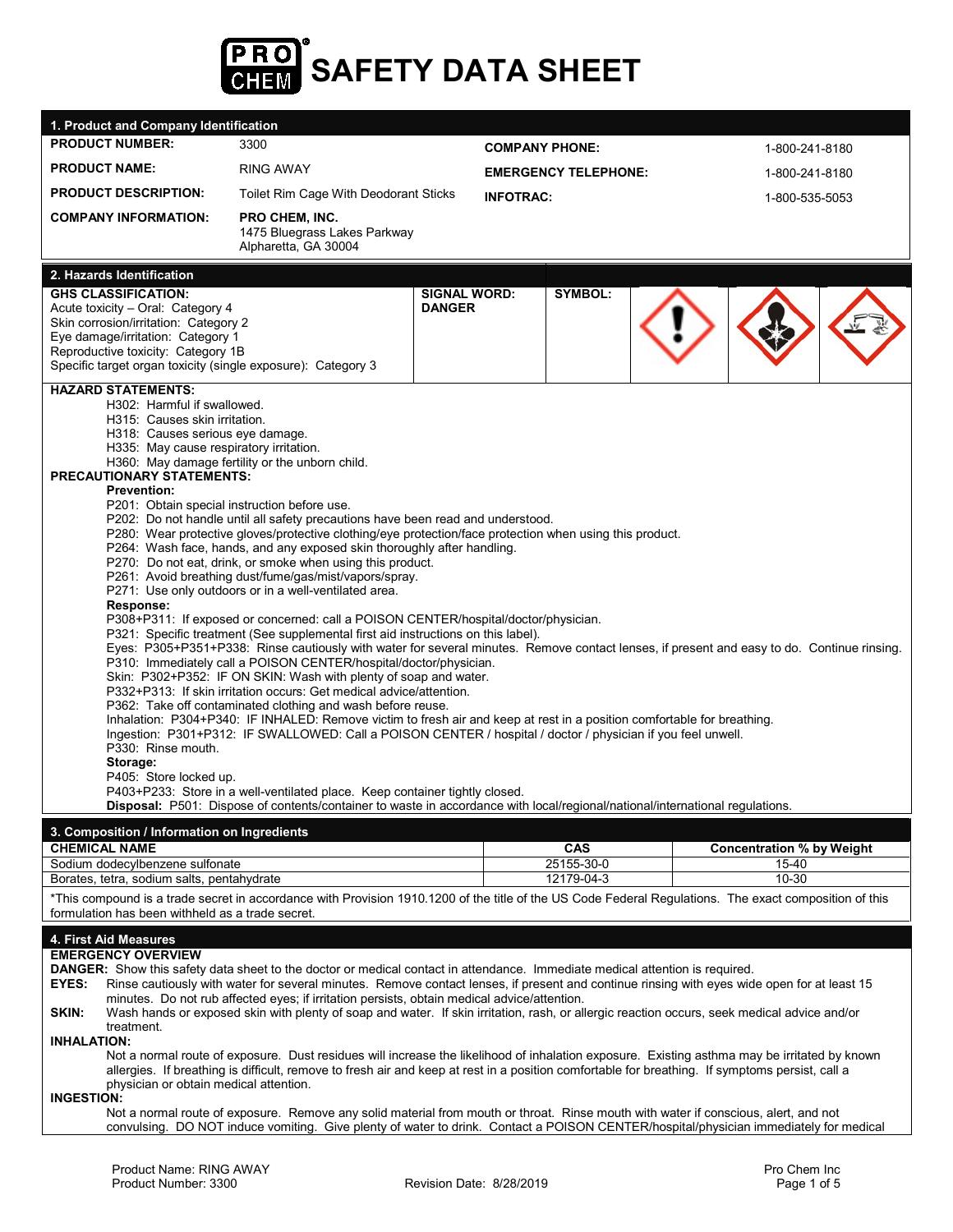#### advice or treatment. **MOST IMPORTANT SYMPTOMS/EFFECTS:**

## **INHALATION:** Not a likely route of entry. If created, dusts of this product may cause irritation to the nose, throat, and respiratory tract resulting in a burning nostril or mucous membrane sensation.

**SKIN CONTACT:** Skin irritation, rash, itching, or burning sensation.

**EYE CONTACT:** Redness, watering, itching, or burning sensation of eyes.

**INGESTION:** Not a likely route of entry. May cause stomach distress resulting in nausea, vomiting, difficulty swallowing. A fragrant smell to breath.

#### **INDICATION OF IMMEDIATE MEDICAL ATTENTION OR SPECIAL TREATMENT NEEDED:**

If the above first aid measures are not successful, if there is any difficulty breathing, or generally feeling unwell, contact a POISON CENTER/ hospital/physician for medical advice/attention immediately.

## **NOTE TO PHYSICIAN:**

Treat symptomatically.

## **5. Fire-Fighting Measures**

#### **SUITABLE FIRE EXTINGUISHING MEDIA:**

Use water, spray foam, dry chemical, or carbon dioxide.

**UNSUITABLE FIRE EXTINGUISHING MEDIA:** 

## Not available.

**SPECIFIC HAZARDS ARISING FROM THE CHEMICAL**:

Combustion products: Carbon dioxide, carbon monoxide, oxides of sulfur, VOCs.

#### **SPECIAL PROTECTIVE EQUIPMENT FOR FIREFIGHTERS:**

Wear full protective gear/clothing, including a self-contained breathing apparatus approved by NIOSH.

#### **EXPLOSION DATA:**

**Sensitivity to Mechanical Impact:** No.

**Sensitivity to Static Discharge:** No.

#### **6. Accidental Release Measures**

#### **PERSONAL PRECAUTIONS:**

Keep unnecessary personnel away. Provide good ventilation. Wear rubber or latex gloves and personal protective equipment as required when handling this product. Evacuate personnel to safe areas. Avoid contact with skin, eyes, or clothing. Wash hands/skin after handling disks.

#### **ENVIRONMENTAL PRECAUTIONS AND CLEAN-UP METHODS:**

Avoid discharge into lakes, streams, ponds, sanitary sewers, runoff waters, public waters, or public water systems. Before attempting to clean up, refer to hazard data given on this SDS. Sweep into appropriate solids disposal container without creating a dust. Prevent further leakage or spillage, if safe to do so. Pick up and transfer spillage or leakage to properly labeled waste container, if safe to do so. Dispose in accordance with local/regional/state/national/international waste regulations. Rinse area with water. Prevent large spills from entering sewers or waterways. Contact emergency services and supplier for advice as needed.

## **7. Handling and Storage**

#### **PRECAUTIONS FOR SAFE HANDLING:**

When handling disks use good industrial hygiene practices; provide good general ventilation, wear rubber or latex gloves when handling, do not eat, drink, or smoke while handling this product. Respiratory protection is not normally required, but if in rare instances where individual is sensitive or exposure guidelines may be exceeded, increase ventilation or use an approved NIOSH respirator. Wash hands/skin after handling this product and before any breaks or meals.

#### **CONDITIONS FOR SAFE STORAGE, INCLUDING ANY INCOMPATIBILITIES:**

Store sealed container or product packaging in a cool, dry place away from incompatible materials. Avoid abnormally high temperatures. Store this product locked up and out of the reach of children and pets.

# **8. Exposure Controls / Personal Protection EXPOSURE LIMITS (OF FORMULATION COMPONENTS): Product Component (CAS#)\***<br> **Borates, tetra, sodium salts, pentahydrate** (12179-04-3) <br> **ACGIH TLV (STEL)** 6 mg / m<sup>3</sup> Inhalable fraction Borates, tetra, sodium salts, pentahydrate Borates, tetra, sodium salts, pentahydrate (12179-04-3) ACGIH (TWA) 2 mg / m<sup>3</sup> Inhalable fraction Borates, tetra, sodium salts, pentahydrate (12179-04-3) OSHA PEL (TWA) 10 mg / m<sup>3</sup> vacated Borates, tetra, sodium salts, pentahydrate (12179-04-3) NIOSH IDL (TWA) 1 mg / m<sup>3</sup> Sodium dodecylbenzenesulfonate (25155-30-0) LD<sub>50</sub>, Rat 438 mg / kg Oral Sodium dodecylbenzenesulfonate (25155-30-0) LD<sub>50</sub>, Mouse 1330 mg / kg Oral Sodium dodecylbenzenesulfonate (25155-30-0) LD<sub>50</sub>, Mouse 105 mg / kg Intravenous

ACGIH TLV: American Conference of Governmental Industrial Hygienists - Threshold Limit Value, OSHA PEL: Occupational Safety and Health Administration - Permissible Exposure Limit, ACGIH (TWA): American Conference of Governmental Industrial Hygienists - Time Weighted Aberage, STEL" Short Term Exposure Limit, NIOSH IDL (TWA): National Institute of Occupational Safety and Health - Immediately Dangerous to Life (Time Weighted Average),  $LD<sub>50</sub>$ : the minimum dosage of a chemical at which 50% of the animals tested died. **INDIVIDUAL PROTECTION MEASURES:**

**EYE PROTECTION:** Wear safety goggles when using this product. Wash hands using soap and water before touching eye or face area. A safety eyewash station should be used to rinse out eyes as needed.

**SKIN PROTECTION:** Use impervious rubber or latex gloves and protective clothing if handling this product directly. If exposure to skin or hands occurs, wash exposed area using soap and water. A safety shower should be used to rinse off skin as needed. **RESPIRATORY PROTECTION:** Respiratory protection is not normally required in this formulation, but if in rare instances where exposure limits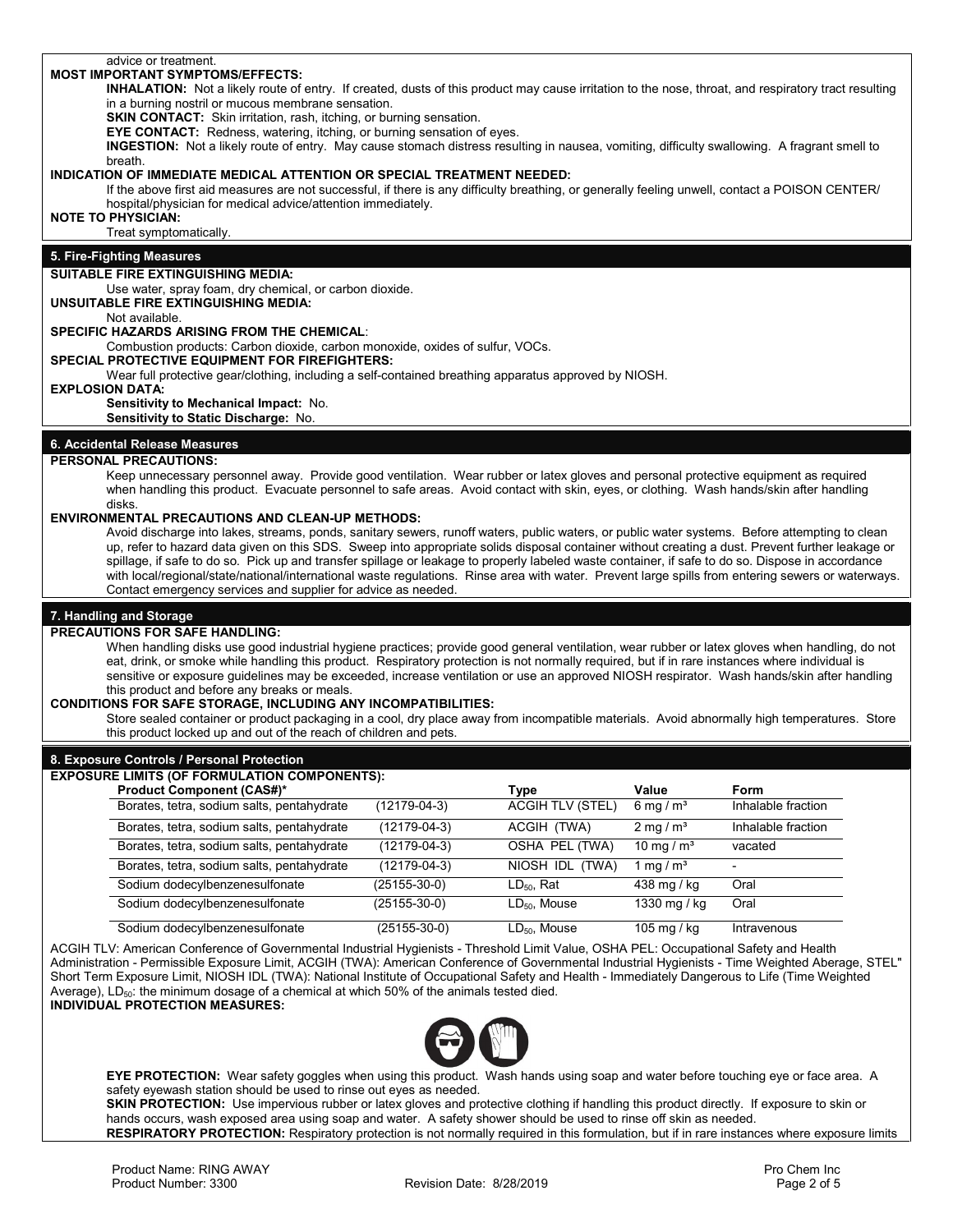are exceeded or irritation is experienced by a sensitized individual through exposure to vapors or residual dust from this product, increase ventilation or use an approved NIOSH respirator. A positive-pressure supplied air-respirator may be required for high airborne contaminant concentrations.

**GENERAL:** Handle this product in accordance with good industrial hygiene and safety practices. Do not eat, drink, or smoke while using this product. Always wash hands with soap and water immediately after using this product and before taking breaks or meals. Avoid contact with skin, eyes, or clothing. Always wear suitable gloves and eye/face protection when using this product.

## **ENGINEERING CONTROLS:**

Use of this product in a normally ventilated area is typically adequate.

| 9. Physical & Chemical Properties  |                 |                                   |                                             |
|------------------------------------|-----------------|-----------------------------------|---------------------------------------------|
| Appearance:                        |                 | Flammability(solid/gas):          | Does not sustain combustion. Non-flammable. |
| <b>Physical State:</b>             | Solid.          | <b>Explosive Limit-lower:</b>     | Not determined.                             |
| Color:                             | Blue, opaque.   | <b>Explosive Limit-upper:</b>     | Not determined.                             |
| Odor:                              | Green apple.    | <b>Vapor Pressure:</b>            | Not determined.                             |
| <b>Odor Threshold:</b>             | Not determined. | <b>Vapor Density(Air=1):</b>      | Not determined.                             |
| pH:                                | Not available.  | Relative Density(20°C):           | Not determined.                             |
| <b>Melting/Freezing Point:</b>     | Not determined. | Solubility (IES):                 | Soluble in water.                           |
| <b>Initial Boiling Point:</b>      | Not determined. | <b>Auto-Ignition Temperature:</b> | Not determined.                             |
| Partition Coeff (n-octanol/water): | Not determined. | <b>Decomposition Temp:</b>        | Not determined.                             |
| <b>Viscosity:</b>                  | Not determined. | <b>Flash Point:</b>               | Not available.                              |
| <b>Evaporation Rate:</b>           | Not determined. | <b>Specific Gravity:</b>          | 1.4 (stick only, not including rim cage).   |

#### **10. Stability & Reactivity Information**

**REACTIVITY:**

#### No data available.

**CHEMICAL STABILITY:** 

Stable when stored in sealed container or packaging at normal temperatures and in a suitable location under normal storage conditions. **POSSIBILITY OF HAZARDOUS REACTIONS**:

Hazardous polymerization will not occur.

## **INCOMPATIBLE MATERIALS:**

Strong oxidizers, strong acids, and strong bases.

## **CONDITIONS TO AVOID:**

Avoid direct sunlight and moisture. Avoid excessive heat and freezing conditions. Avoid storage with incompatible materials, open drums, or packaging exposed to air. Fragrance will evaporate over time and components of product may oxidize. Do not combine with other chemicals. **HAZARDOUS DECOMPOSITION PRODUCTS:**

CO,  $CO<sub>2</sub>$  other organic vapors, oxides of sulfur (SO<sub>x</sub>), and oxides of boron.

### **11. Toxicological Information**

## **PRIMARY ROUTE OF ENTRY:**

Skin, ingestion, inhalation, and eyes through contact with hands.

### **ACUTE/POTENTIAL HEALTH EFFECTS:**

Specific test data for this product is not currently available, but based on its individual components it is expected to cause the following: Causes serious eye irritation and damage. May cause irreversible damage to eyes. Causes skin irritation and prolonged contact may cause irritation and/or chemical burns. Inhalation of dusts of this product may cause irritation of the nose, throat, or respiratory tract. Ingestion may cause irritation to mucous membranes, stomach distress, gastrointestinal irritation, nausea, diarrhea, or vomiting. This product may be harmful if swallowed.

#### **DELAYED OR IMMEDIATE EXPOSURE EFFECTS:**

Severe eye irritation and damage; damage may be irreversible; skin irritation or burns; inhalation of dusts of this product may cause irritation of the mucous membranes, nose, throat, or respiratory tract; ingestion may cause irritation to mucous membranes, stomach distress, gastrointestinal irritation, nausea, diarrhea, or vomiting.

## **CHRONIC / LONG TERM EFFECTS:**

No known effect based on information supplied. Contains a known or suspected reproductive toxin. Possible risk of irreversible effects. Carcinogenic potential is unknown.

**NUMERICAL MEASURE/ESTIMATES OF TOXICITY: (This value is calculated based on chapter 3.1 if the GHS document):**

ATEmix (oral) = 768.00 mg / kg

## **TARGET ORGAN EFFECTS:**

Respiratory System, Eyes, Skin, Reproductive System.

**REPRODUCTIVE/DEVELOPMENTAL INFORMATION:** 

Contains a known or suspected reproductive toxin.

# **CARCINOGENIC INFORMATION:**

Contains no known ingredient listed as a carcinogen.

# **ASPIRATION HAZARD:**

No information available.

#### **12. Ecological Information**

#### **ECOTOXICITY:**

The environmental impact of this product has not been fully investigated.

## **PERSISTENCE AND DEGRADABILITY:**

### No information available.

**BIOACCUMULATION:**

No information available.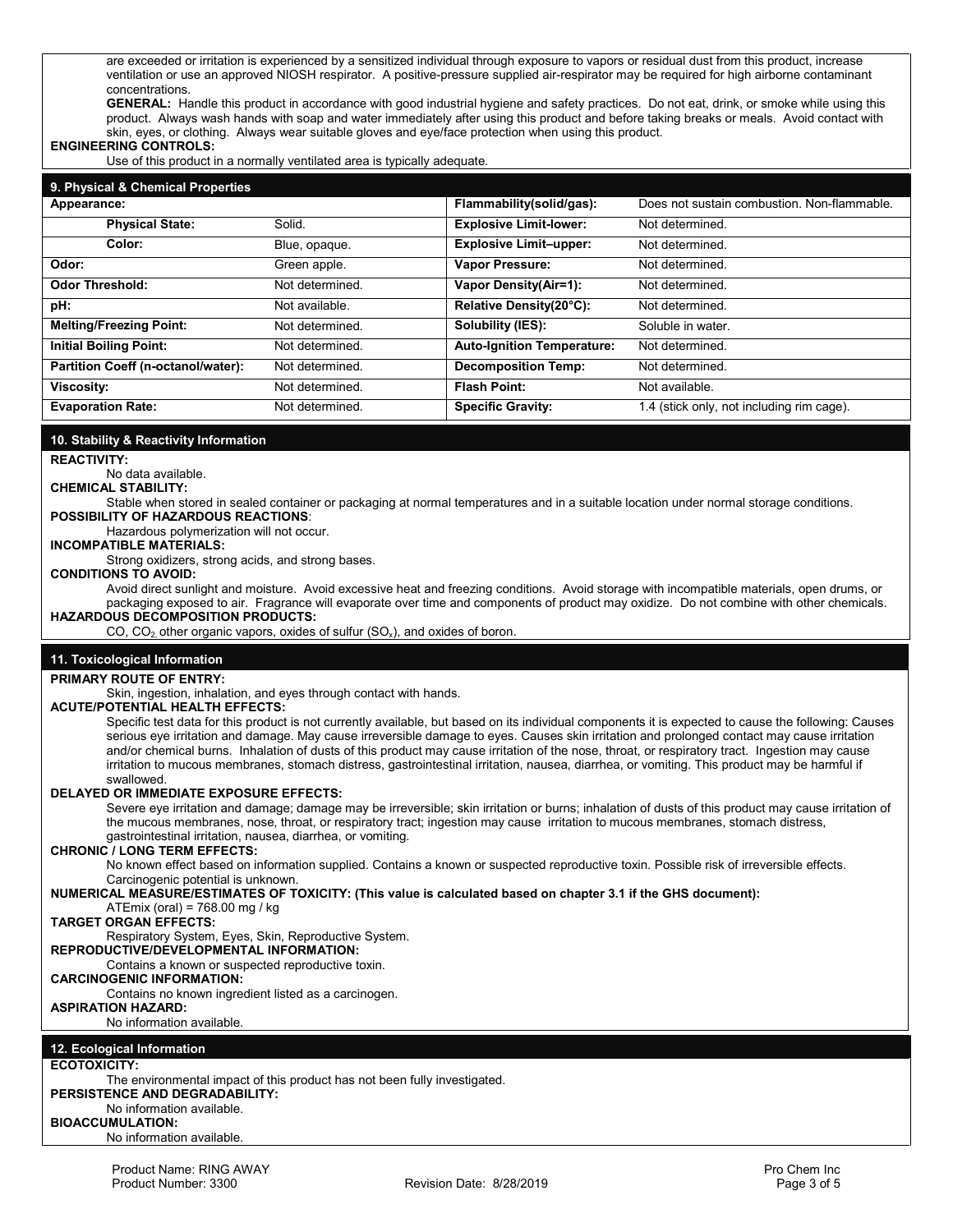No information available.

## **13. Disposal Consideration**

Observe all international, federal, provincial, state, local, and municipal regulations. This material, as supplied, is not a hazardous waste according to federal regulations (40 CFR 261). This material could become a hazardous waste if it is mixed with or otherwise comes in contact with a hazardous waste. if chemical additions are made to this material, or if the material is processed or otherwise altered. Consult the appropriate international, federal, provincial, state, regional, local, or municipal regulations for additional requirements.

## **14. Transportation Information**

**DOT:** Not regulated.<br>**TDG:** Not regulated. **TDG:** Not regulated.<br>**MEX:** Not regulated **MEX:** Not regulated.<br>**ICAO:** Not regulated. **ICAO:** Not regulated.<br>**IATA:** Not regulated. Not regulated. **IMDG/IMO:** Not regulated. **RID:** Not regulated.<br>**ADR:** Not regulated. ADR: Not regulated.<br>**ADN:** Not regulated. Not regulated.

## **15. Regulatory Information**

**HAZARDOUS CHEMICAL ACCORDING TO THE OCCUPATIONAL SAFETY AND HEALTH ASSOCIATION (OSHA) 29 CFR 1910.1200 HAZARD COMMUNICATIONS STANDARD**  Yes. **TSCA SECTION 8(b) STATUS:** All components of this formulation are listed. **COMPREHENSIVE ENVIRONMENTAL RESPONSE COMPENSATION AND LIABILITY ACT(CERCLA) –HAZARDOUS SUBSTANCE LIST (40 CFR 302):** This product, as supplied, contains one or more substances regulated as a hazardous substance under this Act as listed following: Sodium dodecylbenzenesulfonate (CAS# 25155-30-0). **SUPERFUND AMENDMENTS AND REAUTHORIZATION ACT OF 1986 (SARA) 311/312 HAZARD CATEGORIES: ACUTE HEALTH HAZARD:** Yes **CHRONIC HEALTH HAZARD:** Yes **FIRE HAZARD:** No. **SUDDEN RELEASE OF PRESSURE HAZARD:** No. **REACTIVITY HAZARD:** No. **SARA SECTION 313 OF TITLE III OF THE SUPERFUND AMENDMENTS AND REAUTHORIZATION ACT OF 1986 (EPCRA / TRI REPORTING):** This product does not contain any chemicals which are subject to reporting requirements of the Act and Title 40 of the Code of Federal Regulations, Part 372. **CLEAN WATER ACT:** This product contains the following substances which are regulated pollutants pursuant to the Clean Water Act (40 CFR 122.21 and 40 CFR 122.42). Sodium dodecylbenzenesulfonate (CAS# 25155-30-0) [Reportable Quantity = 1000 lbs] **CLEAN AIR ACT (CAA) SECTION 112(r) ACCIDENTAL RELEASE PREVENTION (40 CFR 68.130):** Not regulated. **CLEAN AIR ACT (CAA) SECTION 112 HAZARDOUS AIR POLLUTANTS (HAPs) LIST:** Not regulated. **OTHER US STATE INVENTORIES:** This product contains components that are listed on the following state hazardous substance inventories or right to know lists: The following components of this formulation are reported as listed in the states noted: Sodium dodecylbenzenesulfonate (CAS# 25155-30-0) New Jersey, Massachusetts, Pennsylvania, Rhode Island Sodium Sulfate (CAS# 7757-82-6) Massachusetts, Pennsylvania Borates, tetra, sodium salts, pentahydrate (CAS# 12179-04-3) Massachusetts, Pennsylvania Silica, amorphous, precipitated and gel (CAS# 112926-00-8) New Jersey, Massachusetts, Pennsylvania **CALIFORNIA PROPOSITION 65, SAFE DRINKING WATER AND TOXIC ENFORCEMENT ACT OF 1986:** This product is not listed by the State of California Environmental Protection Agency Office of Environmental Health Hazard Assessment. Safe Drinking Water and Toxic Enforcement Act of 1986 As a Chemical Know to the State of California to Cause Cancer or Reproductive Harm. **INTERNATIONAL INVENTORIES (FORMULATION COMPONENTS):** (This product is not on any of the following international inventories, but its components are as listed below). **Canada - On Inventory:** All components of this formulation are listed on the Domestic Substances List (DSL) or the Non-Domestic Substances List (NDSL). **Note:** "On Inventory" indicates that all components of this product comply with the inventory requirements administered by the governing country(s). "Not On Inventory indicates that one or more components of the product are not listed or exempt from listing on the inventory administered by the governing country(s). **INTERNATIONAL REGULATIONS: MEXICO: NATIONAL OCCUPATIONAL EXPOSURE LIMIT:** Component: Borates, tetra, sodium salts, pentahydrate (CAS# 12179-04-3) (10 - 30), TWA: 1 mg /  $m<sup>3</sup>$ **NATIONAL CARCINOGEN:** Not listed. **CANADA: WHMIS HAZARD CLASS:** D2A - Very toxic materials, D2B - Toxic materials